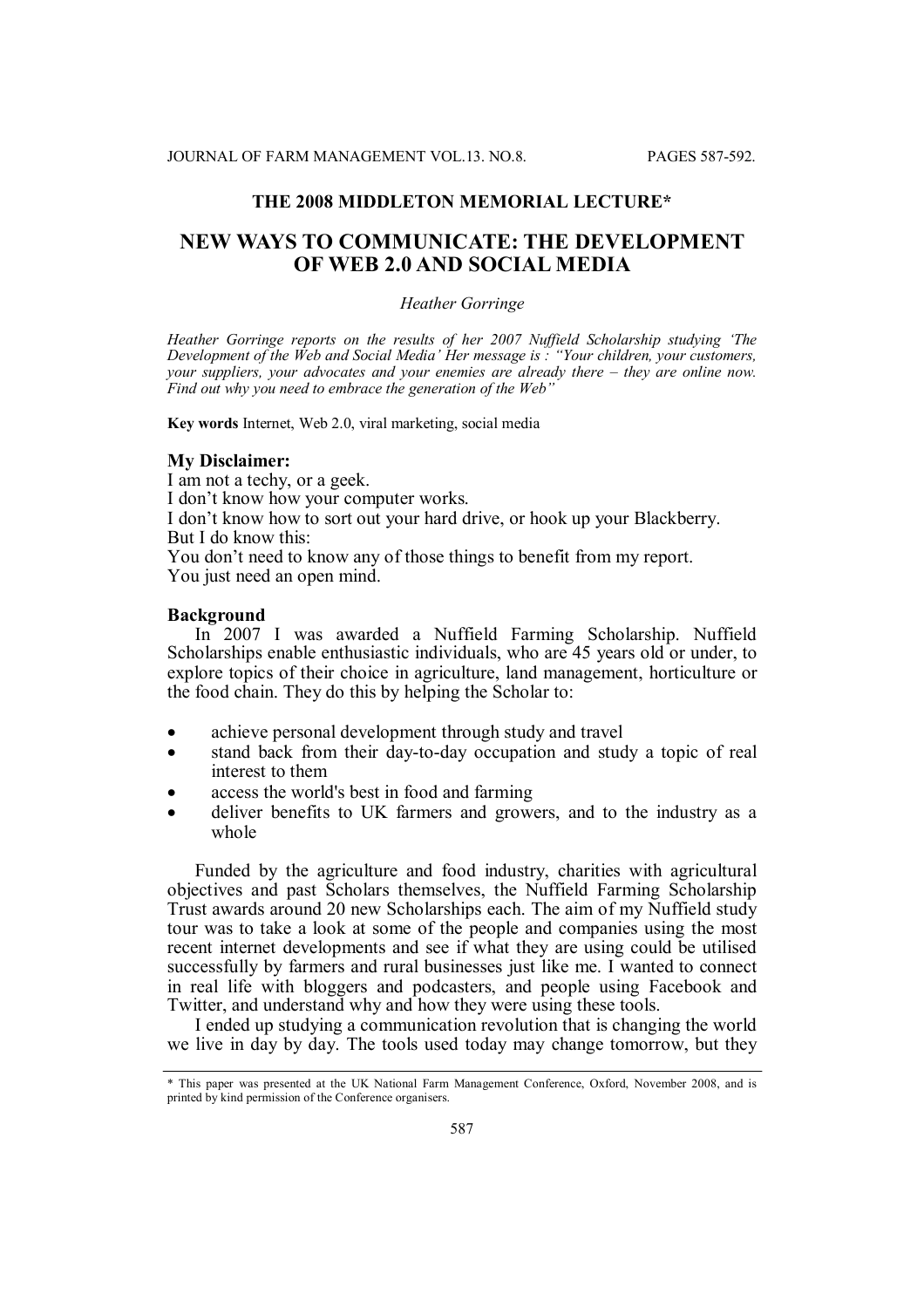are enabling more and more efficient ways of communication by allowing people to share ideas and information and to collaborate with others of like mind without formality and without government, corporate, or mass media intervention or influence.

This is not about whether you have a computer  $-$  in fact in India mobile communication will leapfrog the need for conventional broadband access. This is about whether you are web savvy, and online. Looking over the precipice to Web 2.0 and Web 3.0….in those time honoured lyrics of the Randy Bachman song…

### *"B-, b-, b-, baby, you just ain't seen na-, na-, nothin yet."*

For the farmer or the business person to say he is not online is the equivalent of him saying he cannot drive and does not have access to a telephone. *How many farmers and business people do you know who cannot drive and do not have a telephone?*

Having no formal qualifications (unless you are happy to accept an art Alevel and a design diploma) my path was pretty much laid out for me. I was expected to work for my father's drainage contracting business, which I did for several years. However, having two brothers 16½ years older than me, I found it difficult to forge a role within the company that would deliver selffulfilment along with value to the family business.

So whilst I cut my teeth driving a drainage machine, I was always looking for an escape route. I wanted to build my own business just like my Dad had in his time. I was out to prove something! (In hindsight I cannot say what for sure!)

After a hesitant start Wiggly Wigglers came to life supplying one of the UK's first ever worm composting kits, to recycle kitchen waste. I soon learnt that to survive I needed to create a market, not just fill one, and to do that I needed to create my own stories and interest.

The population of my village, Blakemere, is 63, with no major towns nearby, so the internet was the obvious route for my business. It now accounts for well over 50% of our sales. I found it reasonably easy to connect with the consumer as I was one, and 'she' was pretty similar to me.

'She', like me, did not particularly trust farmers and had virtually no positive views on agriculture. Despite growing up in the countryside and working on farms first as a contractor and later with our own sheep, my views on general farming were pretty negative, and gleaned through disease or subsidy reports in the national press.

Having married a farmer, our main marital issue was the argument between organic and conventional, which we aired on a regular basis (and still do). As we all know, with open discussion comes understanding which can then lead to collaboration and improvements and changes from both sides.

So it was then that I came to my 'Eureka' moment

In June 2005 I found out about podcasts. A podcast is an internet radio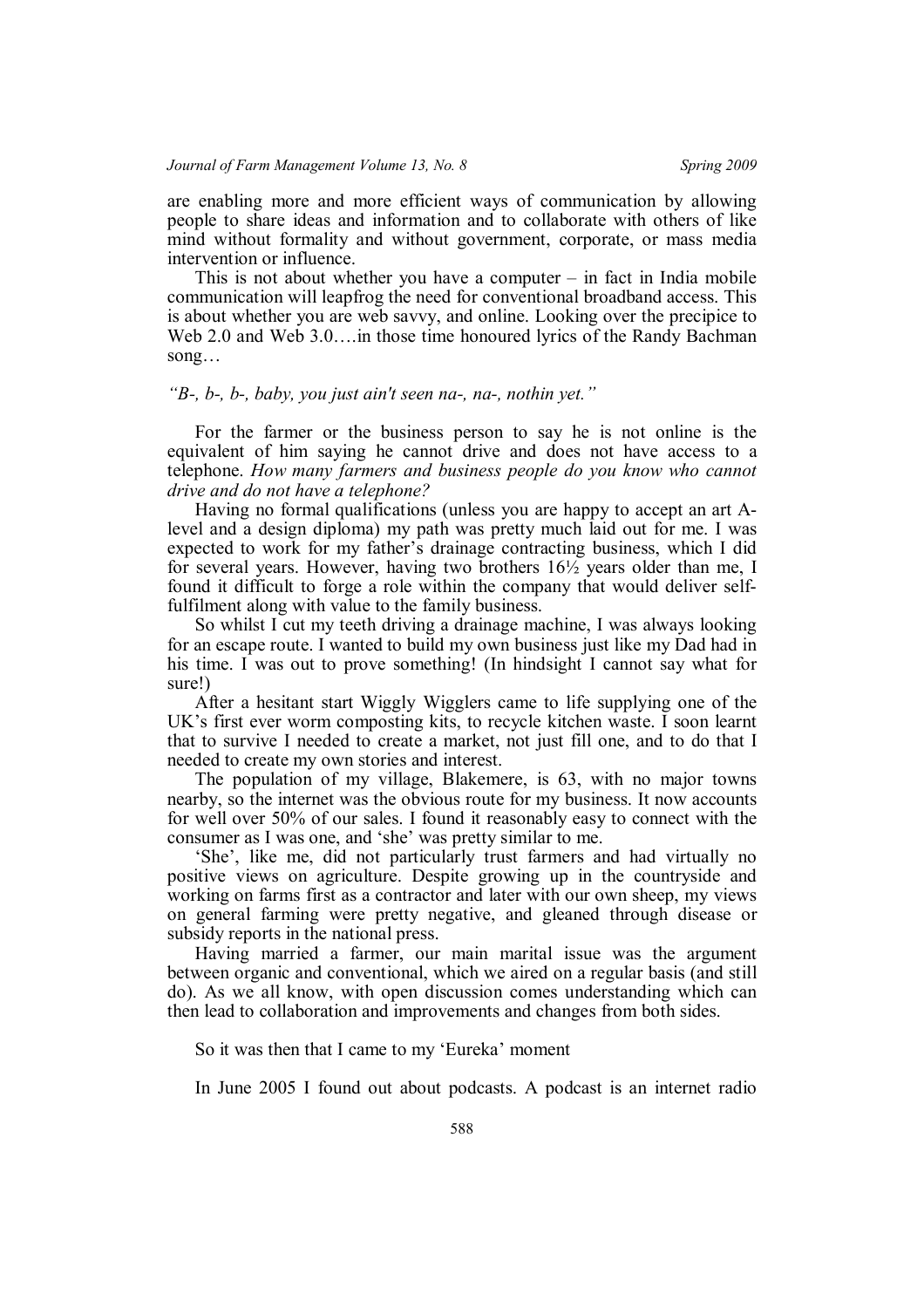show that you can subscribe to. Subscribing means that the radio show lands regularly on whatever device you listen to it on, without any more effort needed, and so obviously potentially it had longevity and a global reach.

In September 2005 Wiggly Wigglers dived in and produced a podcast. It was one of the first ever gardening and farming podcasts in the world and needed no licence and very little spend.

It was from this moment that I took a peek out from my Wiggly World and caught a glimpse of the possibilities for the next generation of internet (the so called Web 2.0). I wanted to find out what it really offered.

## **My Study Tour : the Virtual Journey and the Real One**

I travelled up the Pacific Coast Highway in California humming "Let's go, let's go to San Francisco…" and feeling rather like Thelma or Louise…

I tried my own internet experiments en route including:

- I set up my own blog.
- I asked on my own and other people's podcasts for folks to meet and places to go to that were relevant to my study.
- I joined various online communities and set up my own Facebook group.

The full results of these experiments will be available in my Study Report ??ref???.

Since returning home I have been asked many times to talk about my Nuffield Study – "Web 2.0". Sadly the reactions I get are:

## *"But Heather this is all very well – I use the internet for Google and eBay but I don't need 'social media'!"*

I say, 'Social Media' and I look out at blank faces… "Blogging, podcasting, Facebook" I plead…

At this point most farmers have completely switched off.

- *I haven't got time…*
- *It's for the kids…*
- *It's not safe…*
- *It's nothing to do with me…*
- *How do you make money from that then?*

Whilst it's true that fewer than half the farmers in the UK have internet access – and in remote areas things are even worse in terms of take-up and access - this just serves to prove how behind we are compared to our urban counterparts.

In 2007, 15 million households in Great Britain (61%) had Internet access. This is an increase of 36% since 2002.

Of those with access, by 2007 some 84% had a broadband connection, up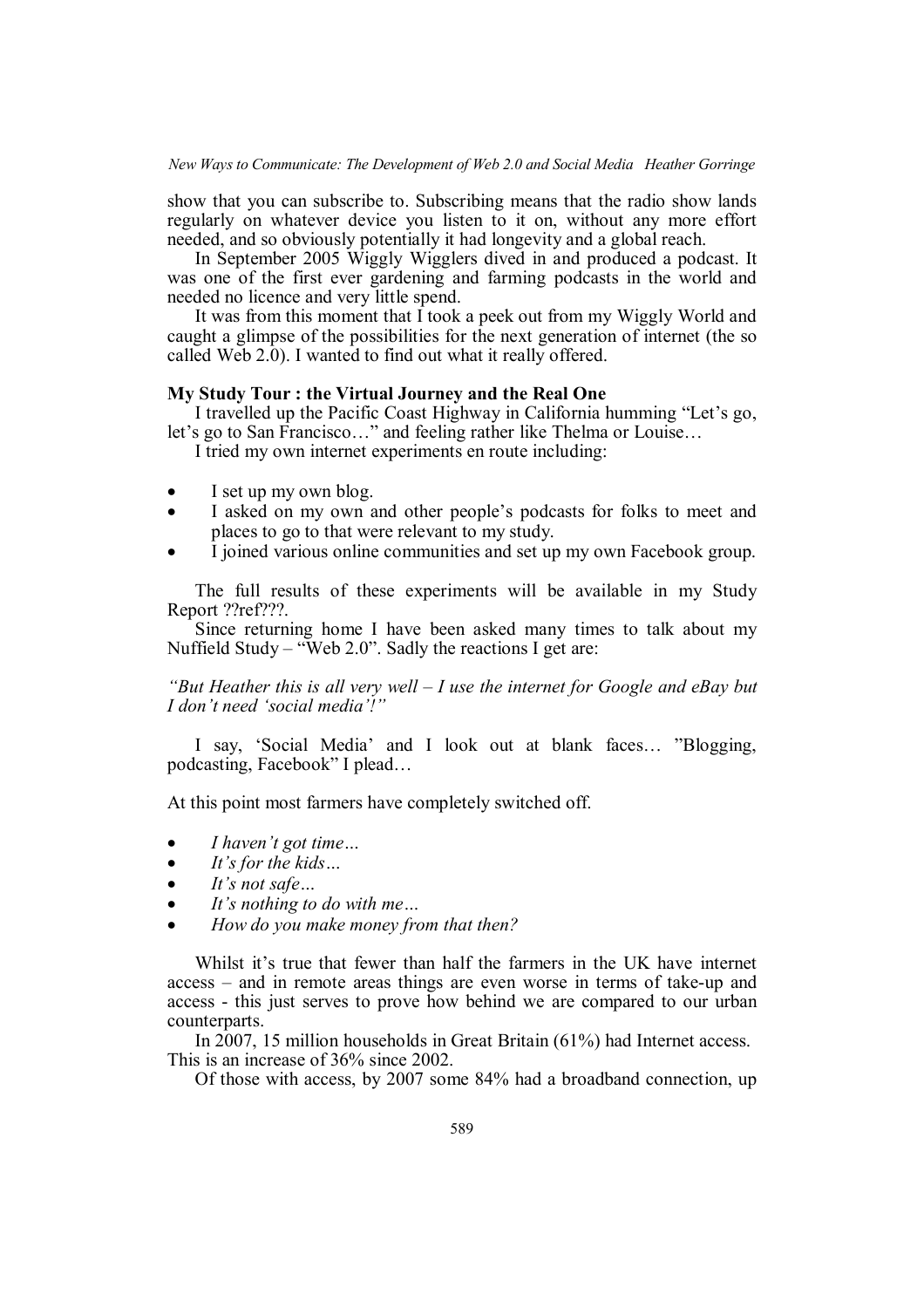from 69 per cent in 2006.

Internet World Stats reported that, as at  $31<sup>st</sup>$  May, 2008, the estimated number of internet users in the world was 1,412 Million. That means *over 20% of the world population* using the web.

The online individual now has a global voice and whether you like it or whether you don't, they have the tools to spread news – good or bad - about your company, or your sector or you.

Your children, your customers, your suppliers, your advocates and your enemies are already there, they are online now. They can share information and recommendations at the press of a key. This is word of mouth marketing – but on a global scale.

We already know about the power of word-of-mouth marketing:

For example my Gran was born in 1888. She ran the bakery and drove a horse and cart around the villages to deliver bread. It was unusual for a woman to do this at that time and my Gran's bread was freshly baked early every morning in Preston on Wye using local ingredients. It tasted good. She grew the business by delivering regularly and folks would wait for her to arrive and tell their neighbours that Flo's bread was delicious, and that the van came at 10am.

### **Direct recommendation – classic word-of mouth marketing.**

But then along came advertising. Over the years instead of going for the best bread, with the best taste, we listened to advertisements. For the next 100 years our decisions to purchase were dominated by the media and adverts. If you were my Gran you were unlikely to grow your business significantly unless you had a very big advertising budget like Hovis or Homepride. Brands were built by throwing money at media channels to get the brand inside the consumer's mind.

Looking at how individuals are using the internet now, some of that power is shifting. Consumers are exposing problems from suppliers and retailers and sharing those online. On a positive note they are sharing good news, reviewing products and sharing their experience.

### **A new transparency is here…**

"I remember landing under sniper fire," Hilary Clinton said in a major foreign policy speech at George Washington University on March 17. Unfortunately for her someone had photographed it, and someone else had filmed it and were only too pleased to publish these online, and the truth was out. She did not land under sniper fire…

What if you do have something to hide?

I met a farmer during my Nuffield Study year whom I quizzed about his intensive chicken enterprise. I asked him if he could justify it. He replied that he couldn't really, but that his father had started it when margins had not been squeezed to the extent they were now.

I asked him if he was comfortable with how the chickens were kept and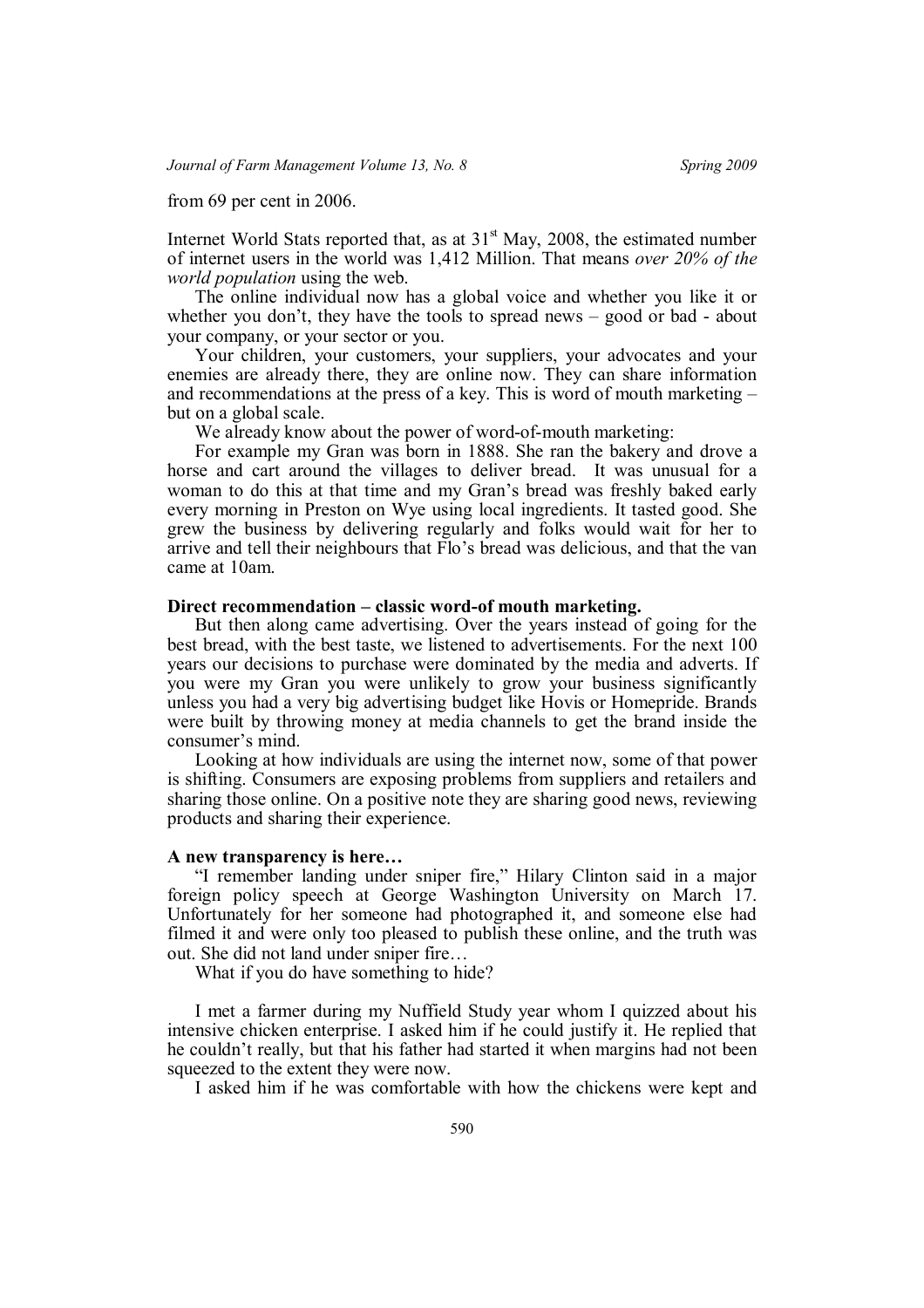*New Ways to Communicate: The Development of Web 2.0 and Social Media Heather Gorringe*

dealt with, and he admitted he was not.

I asked him if he ate his own chicken and he explained that most certainly he did not, he sourced the chicken for his family from the free range farm 6 miles away.

A one to one conversation as per the above is perplexing and in some ways sad, and I have no doubt that the farmer would not give that particular interview to Radio 4. However these days everyone is a potential journalist. You only had to look at the news when the floods hit the Midlands to see that most clips came from the 'citizen journalists' on the ground. I saw the clip of Saddam Hussein being executed on YouTube and it was filmed by a bystander in the room.

I myself could so easily have featured that chicken farmer on my podcast, and by now it would have had 100,000 downloads. Other "journalists" could have rebroadcast and republished it throughout the world. We all know that one dissatisfied person will tell fourteen others and so I've no doubt this story could spread to literally millions of people within hours.

I travelled out to a remote island off the coast of Washington State to meet a farmer called Neal Foley, aka Podchef. Despite the isolation, Podchef is connected globally and getting his views and opinions to reach a global audience. He makes a videocast and a podcast from his farm and attacks issues head on. From grass fed beef through antibiotics, Podchef has a voice and influence. This would have been impossible just 3 years ago. RSS – Really Simple Syndication - means that he can choose which news he receives and subscribe to it under one web page. He is more up to date with detailed information on UK agriculture than most farmers I know who live here.

## **The bigger picture**

The story is not basically the internet, it is the story of connection. It's not the tools: they will come and go. *It is the fact that people of like mind can communicate around the world*. Whether it's the Wiggly Groupies on Facebook, the Stitch and Pitch ladies in NYC, or farmers sharing best practice, the point is never before have we had the ability to create our own content and share it globally.

Now farmers and rural business can talk direct with the general public and present their message, untampered, to their potential customers and advocates wherever they may be. As I have found out in my own marriage (mind you, -I'm not saying he's right!) with open discussion comes understanding, which can then lead to collaboration and improvements, and changes from both sides.

Grasp this revolution with both hands.

#### **About the author**

Heather Gorringe (heather@wigglywigglers.co.uk) is married to Phil Gorringe and they are based on Lower Blakemere Farm in Herefordshire. They farm 485 ha (1200 acres) of which 400ha is arable. The main crops are cereal and grass for seed plus vining peas. Also they have 150 single-suckler cows.